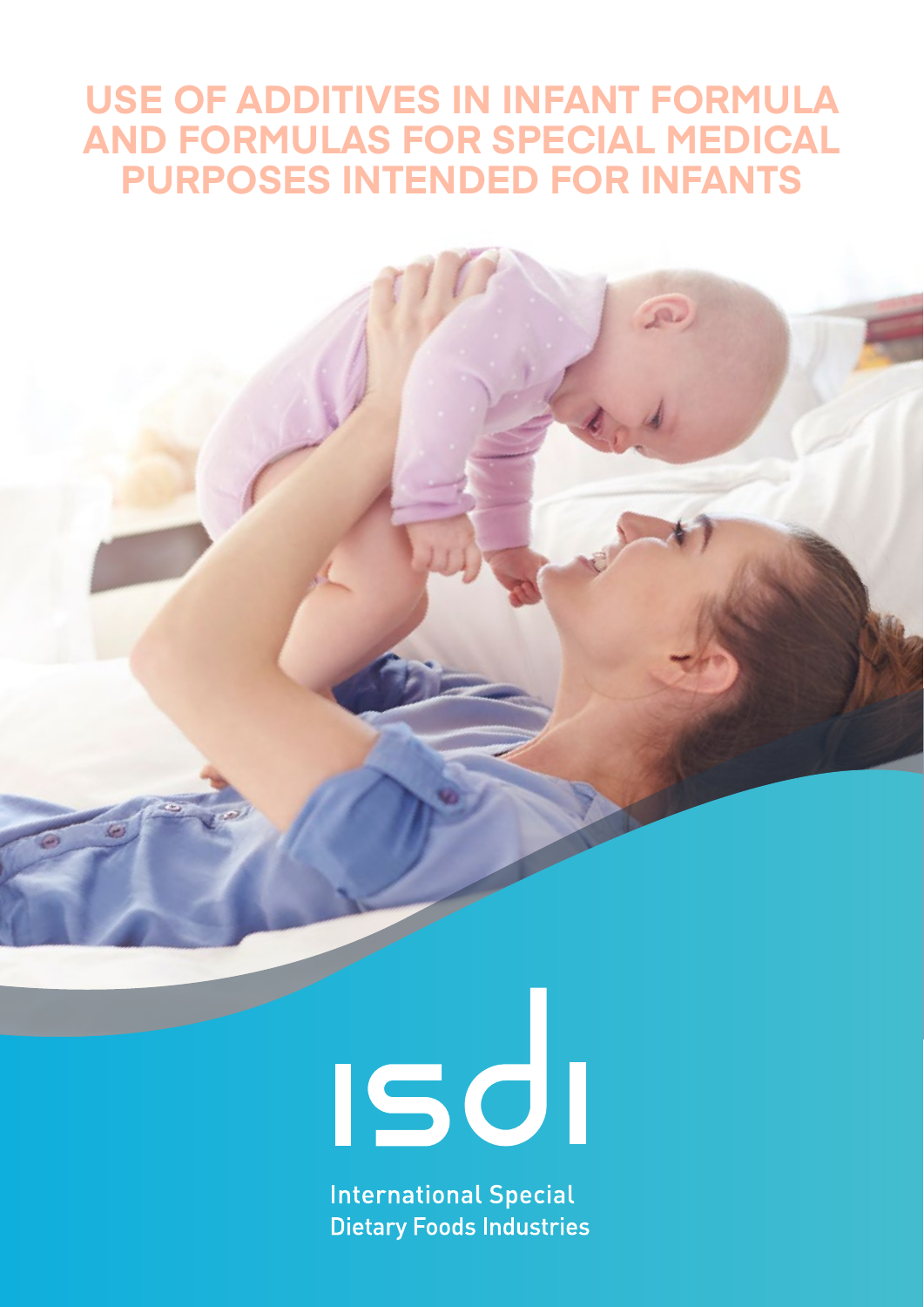#### **DISCLAIMER**

This guidance document is intended to provide information on additives directly added to Infant Formula and Formulas for special medical purposes intended for infants in the context of the Codex Alimentarius. It is for general information purposes only and does not constitute legal or other professional advice. It does not replace the relevant Codex Standards and should be read in conjunction with all the relevant texts at Codex Alimentarius level. The information provided is without prejudice to national regulations and interpretations. *Sections in italic are directly taken from Codex texts or JECFA report.*

#### **TARGET GROUP**

The audience for the brochure is food business manufacturers and national authorities.

## PURPOSE OF THE BROCHURE

The brochure provides the international background regarding additives used in Infant Formula and Formulas for special medical purposes intended for infants.

The CODEX ALIMENTARIUS international food standards, guidelines and codes of practice contribute to the safety, quality and fairness of international trade. Codex standards are based on sound science provided by independent international risk assessment bodies or ad hoc consultations organised by FAO and WHO.

Use of certain functional classes of additives for specific technological purposes play a vital role in manufacturing safe, high quality formulas for **infants** 

The brochure is for general information purposes and aims to facilitate the understanding of the Codex Framework applicable to food additives used in Infant Formula and Formulas for special medical purposes intended for infants based on:

- The CODEX STANDARD FOR INFANT FORMULA AND FORMULAS FOR SPECIAL MEDICAL PURPOSES INTENDED FOR INFANTS. **[CODEX STAN 72-1981](https://www.isdi.org/wp-content/uploads/2020/04/CODEX-STAN-72-1981.pdf)**
- The CODEX GENERAL STANDARD ON FOOD ADDITIVES (GSFA). **[CODEX STAN 192-1995](https://www.isdi.org/wp-content/uploads/2020/04/CODEX-STAN-192-1995.pdf)**

The brochure can be used to support Food Business Manufacturers as educational material (e.g. internal trainings) or as a background element for discussions with national authorities regarding additives in Infant Formulas and Formulas for special medical purposes intended for infants.

The brochure does not consider the specific situation of additives in Infant Formulas and Formulas for special medical purposes intended for infants in each country and should not be considered in isolation.

## KEY MESSAGES

JECFA and Codex Alimentarius Commission principles are the cornerstone for use of additives in foods for infants

The Codex Alimentarius process for authorization of additives in infant formula is robust and ensures a science-based risk assessment with unique considerations for the specialized infant population

Food additives when used as authorized in formulas for infants are safe for

this vulnerable group

| INFANT FOOD ADDITIVES AUTHORISATION PROCESS IN CODEX ALIMENTARIUS12 |  |
|---------------------------------------------------------------------|--|
|                                                                     |  |
|                                                                     |  |
|                                                                     |  |
|                                                                     |  |
|                                                                     |  |
|                                                                     |  |









The development of this brochure has been coordinated by Paul Hanlon, ISDI Chair of the Food Additives Working Group, Xavier Lavigne, ISDI Vice-President and Celine Benini, ISDI Secretariat. Members of the ISDI Working Group on Food Additives have contributed to the document.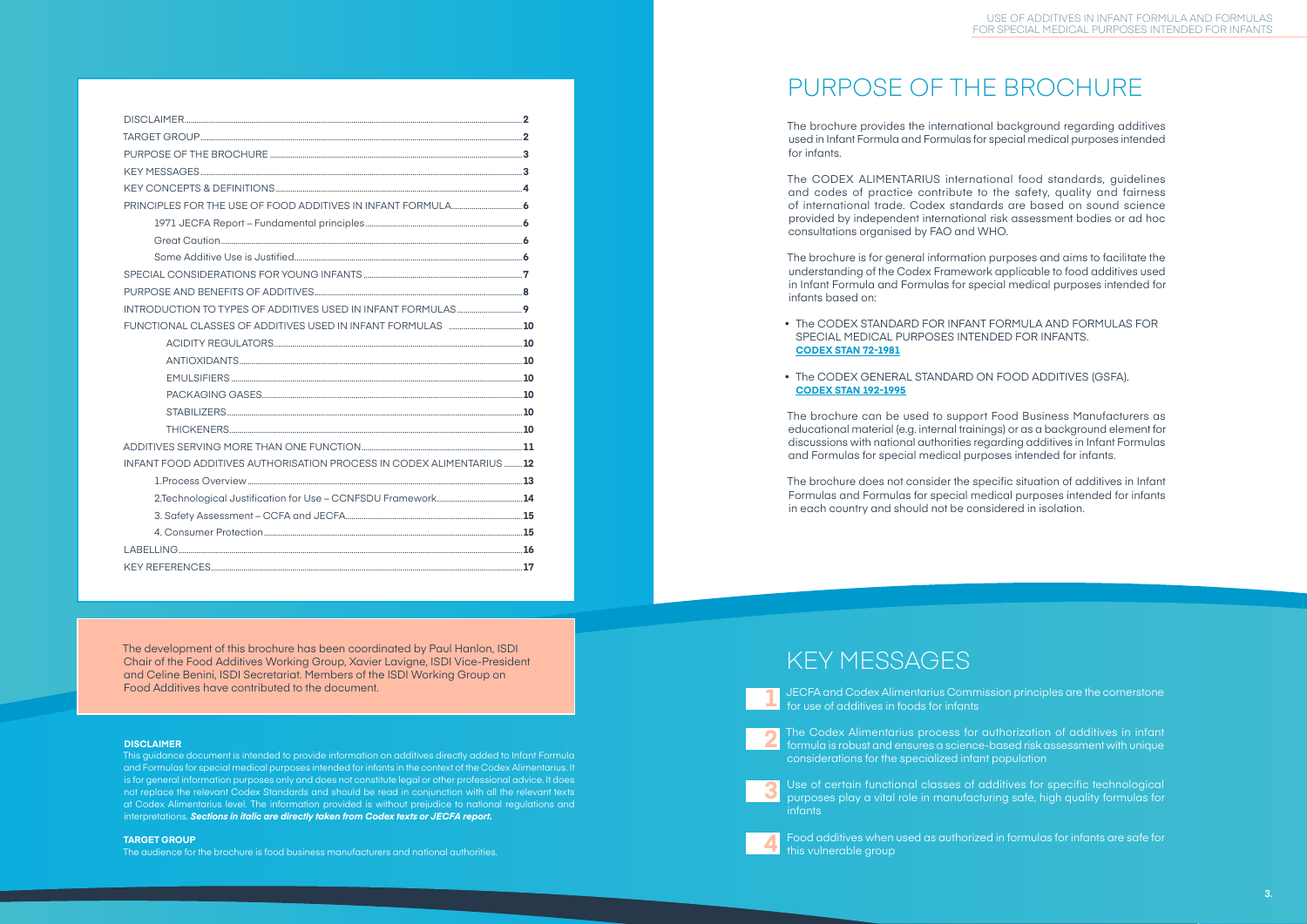## KEY CONCEPTS & DEFINITIONS

**Food Additive** *means any substance not normally consumed as a food by itself and not normally used as a typical ingredient of the food, whether or not it has nutritive value, the intentional addition of which to food for a technological (including organoleptic) purpose in the manufacture, processing, preparation, treatment, packing, packaging, transport or holding of such food results, or may be reasonably expected to result, (directly or indirectly) in it or its by-products becoming a component of or otherwise affecting the characteristics of such foods. The term does not include "contaminants" or substances added to food for maintaining or improving nutritional qualities* **[\(CODEX PROCEDURAL MANUAL\)](https://www.fao.org/fao-who-codexalimentarius/codex-texts/procedural-manual/en/)**.

## GOOD MANUFACTURING PRACTICE IN THE USE OF FOOD ADDITIVES *MEANS THAT*:

- *The quantity of the additive added to food shall be limited to the lowest possible level necessary to accomplish its desired effect;*
- *The quantity of the additive that becomes a component of food as a result of its use in the manufacturing, processing or packaging of a food and which is not intended to accomplish any physical, or other technological effect in the food itself, is reduced to the extent reasonably possible;*
- *The additive is of appropriate food grade quality and is prepared and handled in the same way as a food ingredient. Food grade quality is achieved by compliance with the specifications as a whole and not merely with individual criteria in terms of safety* **[\(CODEX PROCEDURAL MANUAL](https://www.fao.org/fao-who-codexalimentarius/codex-texts/procedural-manual/en/))**.



### **DEFINITIONS**

**Acceptable Daily Intake (ADI)** *is an estimate by JECFA of the amount of a food additive, expressed on a body weight basis that can be ingested daily over a lifetime without appreciable health risk* **[\(CODEX STAN 192-1995](https://www.isdi.org/wp-content/uploads/2020/04/CODEX-STAN-192-1995.pdf))**. *Principles for the Safety Assessment of Food Additives and Contaminants in Food, World Health Organization, [\(WHO ENVIRONMENTAL HEALTH CRITERIA,](https://www.isdi.org/wp-content/uploads/2022/03/WHO-Environmental-Health-Criteria-No.70.pdf) [NO. 70\), P. 111 \(1987\)](https://www.isdi.org/wp-content/uploads/2022/03/WHO-Environmental-Health-Criteria-No.70.pdf)*.

**Acceptable Daily Intake "Not Specified" (NS)** *is a term applicable to a food substance of very low toxicity for which, on the basis of the available data (chemical, biochemical, toxicological, and other), the total dietary intake of the substance, arising from its use at the levels necessary to achieve the desired effect and from its acceptable background levels in food, does not, in the opinion of JECFA, represent a hazard to health. establishment of an acceptable daily intake expressed in numerical form is not deemed necessary by JECFA. An additive meeting the above criterion must be used within the bounds of good manufacturing practice.*

*For the above reason, and for reasons stated in individual JECFA evaluations,* 

**Maximum Use Level** *of an additive is the highest concentration of the additive determined to be functionally effective in a food or food category, and is established in a way to ensure that cumulative intake from all foods does not exceed the ADI for that additive and therefore can be considered safe. It is generally expressed as mg additive/kg of food. The maximum use level will not usually correspond to the optimum, recommended, or typical level of use. Under GMP, the optimum, recommended, or typical use level will differ for each application of an additive and is dependent on the intended technical effect and the specific food in which the additive would be used, taking into account the type of raw material, food processing and post-manufacture storage, transport and handling by distributors, retailers, and consumers.* 

**JECFA:** *Joint Expert Committee on Food Additives administered jointly by the Food and Agricultural Organization (FAO) and the World Health Organization (WHO). JECFA is an international, independent scientific body meeting since 1956 to evaluate the safety of food additives, contaminants, naturally occurring toxicants and residues of veterinary drugs in food. This expert body provides scientific advice to the Codex Alimentarius Commission through its subsidiary committees.*

**GSFA:** *General Standard for Food Additives,* **[CODEX STAN 192-1995](https://www.isdi.org/wp-content/uploads/2020/04/CODEX-STAN-192-1995.pdf)**. *This standard sets forth the conditions under which food additives may be used in all foods. The GSFA uses the Food Category System to assign additives. Food Category 13.1.1 is Infant Formula, and Food Category 13.1.3 Formula for Special Medical Purposes for Infants. Food additive provisions are listed in 3 Tables. Table 1 specifies the food additive applications and conditions, in alphabetical order; Table 2 lists the additive provisions by Food Category; Table 3 lists additives acceptable in foods at quantum satis levels. The GSFA aims to be the single authoritative reference point for food additives in the Codex framework. Of note, while the term infant refers to a person not more than 12 months of age* **[\(CODEX STAN 72-1981\)](https://www.isdi.org/wp-content/uploads/2020/04/CODEX-STAN-72-1981.pdf)**, *only Food Categories 13.1.1 (Infant Formula) and 13.1.3 (Formula for Special Medical Purposes for Infants) are specially manufactured to satisfy, by itself, the nutritional requirements of infants up to six months of age or up to the introduction of appropriate complementary feeding. While outside the scope of this document, Food Category 13.1.2 (Follow-up Formula) is intended for infants between 6 and 12 months of age.*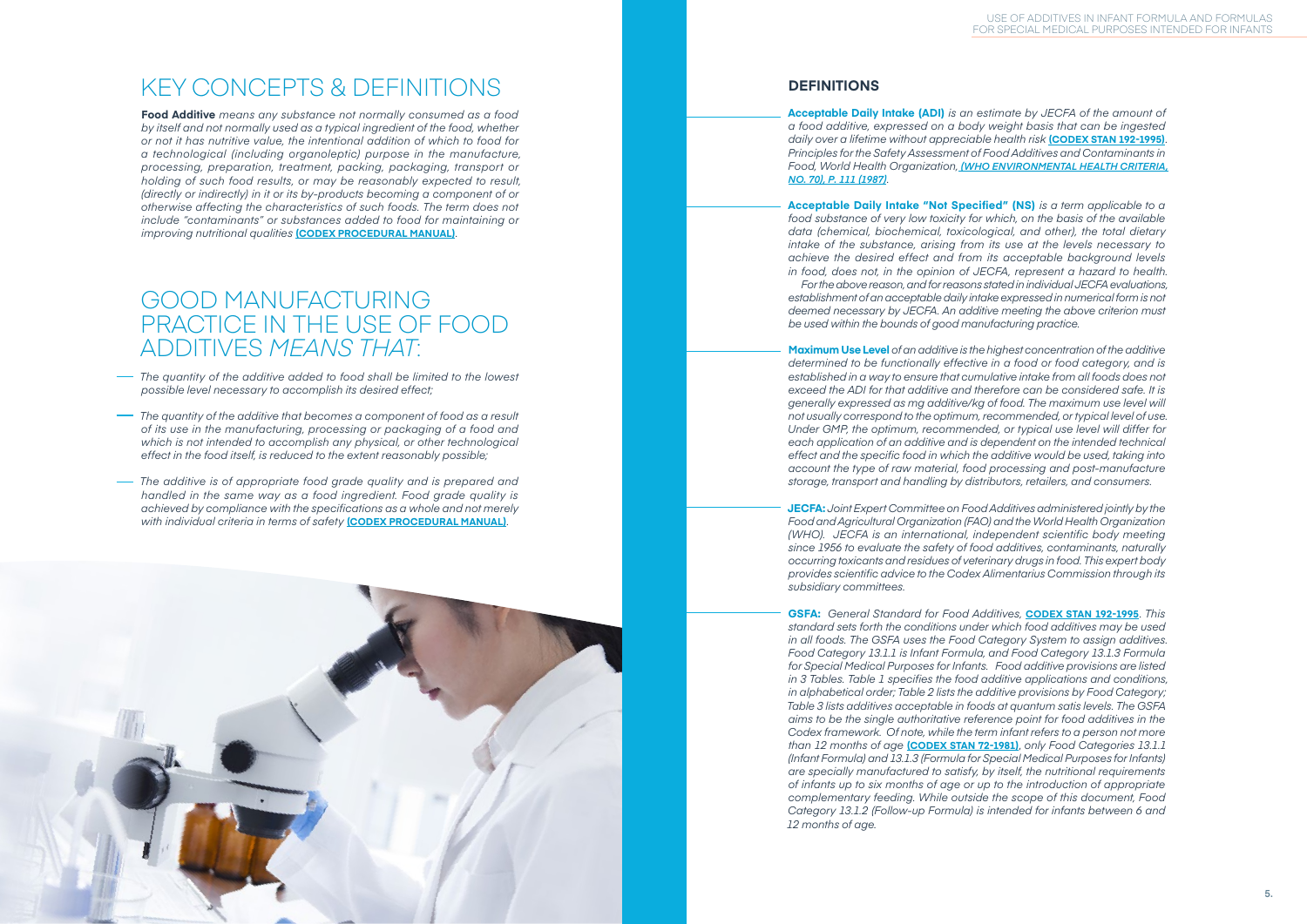Food additives intended for infants require special considerations for their safety assessments. The classical risk assessment includes a hazard analysis, one outcome of which is the derivation of a health-based guidance value such as the Acceptable Daily Intake (ADI), to which expected exposure can then be compared. Due to multiple factors, the ADI that is derived for food additives used in general foods may not apply to infants up to 12 weeks of age consuming products in Food Category 13.1.1 (Infant Formula) and 13.1.3 (Formula for Special Medical Purposes for Infants). Therefore, the safety assessments conducted by JECFA for food additives used in these categories now include special consideration for this sensitive population such as by considering data from studies in neonatal animals, clinical studies conducted in human infants, and post-marketing surveillance data when infant formula with the additive is already in use in some countries (79th report of JECFA, 2014).

It should be noted that the distinction for young infants is focused on special consideration for the safety assessment and is not related to the technological effect that additives have in products for this population. The food additives used in infant formula products serve the same technological function in these products as they do in products for non-infants and is related to the physical properties of the food additive. For example, the fact that ascorbyl palmitate has a technological function of an antioxidant in infant formula is related to its physico-chemical effect in that product category, and ascorbyl palmitate has the same technological function in any number of other food products that are intended for non-infants



## PRINCIPLES FOR THE USE OF FOOD ADDITIVES IN INFANT FORMULA

#### **1971 JECFA REPORT – FUNDAMENTAL PRINCIPLES**

In the Codex framework, the **[JECFA REPORT OF 1971](https://www.isdi.org/wp-content/uploads/2022/03/WHO_TRS_462.pdf)** describes principles for the use of additives in infant formulas and formulas for special medical purposes intended for infants and has become the cornerstone and guiding values for safe and acceptable additive use in this vulnerable population. These principles are endorsed by the Codex Alimentarius Commission. The objective of the JECFA report was to establish principles that would guide the evaluation of the safety of food additives used in food products for infants. The conclusions of this report include two important concepts that are provided below: great caution should be used in regard to the use of food additives in foods for infants under 12 weeks of age; and several categories of food additives are justified for use in these products.

#### **GREAT CAUTION**

*"Baby foods should be prepared without food additives whenever possible. Where the use of a food additive becomes necessary in baby foods, great caution should be exercised regarding both the choice of additive and its level of use."*

#### **SOME ADDITIVE USE IS JUSTIFIED**

The fundamental principle established by JECFA Report in 1971 is that additive use in infant formula should be limited and guided by specific considerations, not that additive use should be completely prohibited in these products. The JECFA report reflects these elements in the following excerpts:

- *"… there are circumstances in which the benefit to the baby arising from the inclusion of some additive, for example a preservative, in its diet may greatly outweigh any possible hazard to health'."*
- *"… there may be certain exceptions on technological grounds to the exclusion of food additives from food for infants under 12 weeks."*
- *"The use of food additives may be justified, for example, to increase shelf life, to ensure adequate sterilization by promoting homogenization, or to maintain consistency and texture in order to ensure safe and acceptable use."*
- *"… in some countries with special difficulties for example, of storage or supply additives not otherwise acceptable may confer advantages that outweigh their potential hazards."*

When considering additives for any food category, a fundamental principle is that the use and the level of additives should be limited to the lowest possible level necessary to accomplish its desired effect (CODEX STAN 192-1995). This principle is also reflected in the Good Manufacturing Practice (GMP) or Quantum Satis (QS) concept that is associated with some food additives for which no specific level is established, as the level to be used is then linked to the functionality of the additive – one would use the level that is necessary for the food additive to achieve the intended function in the matrix considered.

The fundamental principle that the use and the level of additives should be limited as much as possible is reinforced for Infant Formula as the JECFA report on 1971 clearly establishes that *"baby foods should be prepared without food additives whenever possible. Where the use of a foo d additive becomes necessary in baby foods, great caution should be exercised regarding both the choice of additive and its level of use"* (1971).

## SPECIAL CONSIDERATIONS FOR INFANTS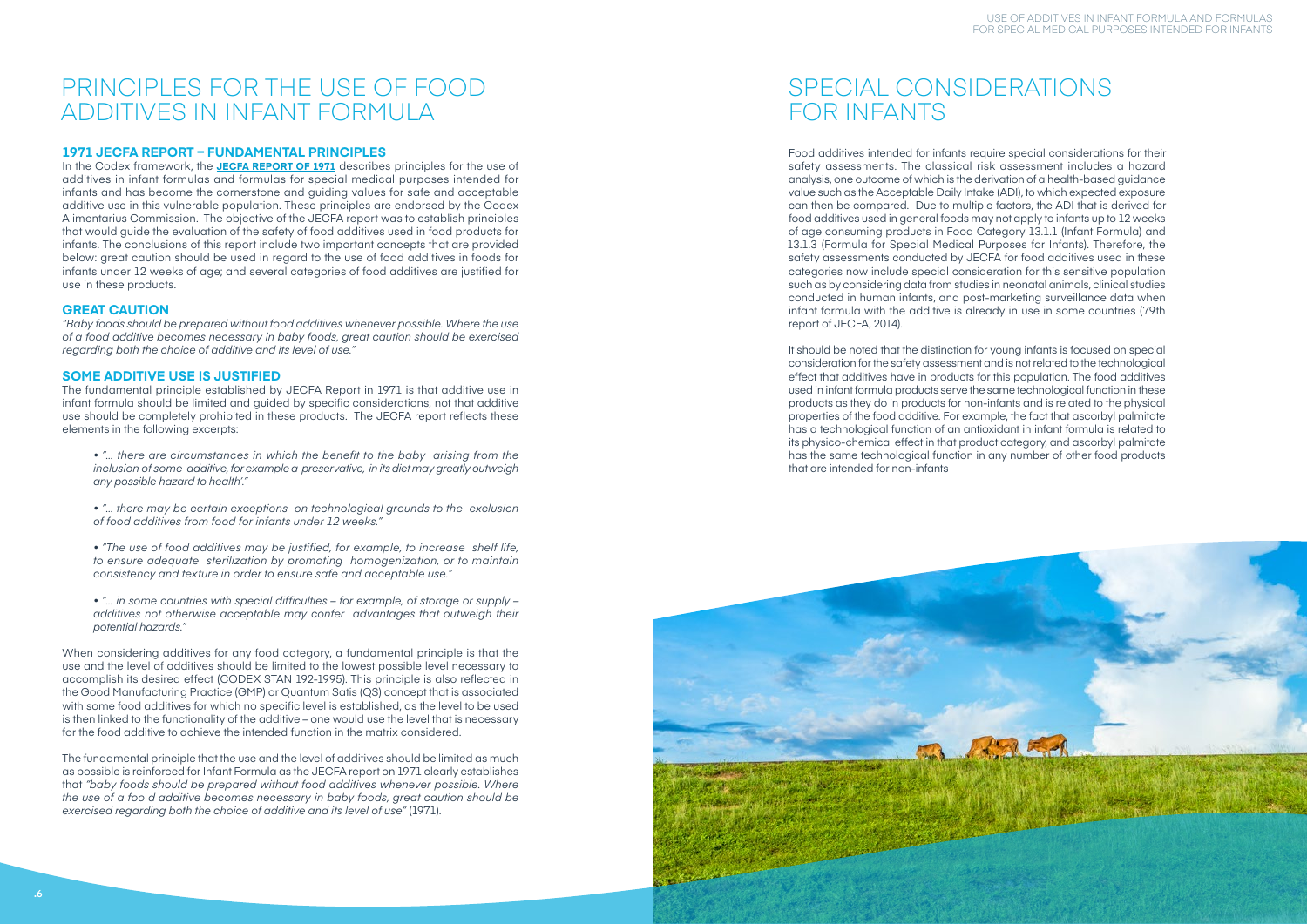Additives provide solutions to a range of technical challenges in the manufacturing, processing, packaging, transport and consumer use of foods and beverages. Care is taken by manufacturers that use of technologically justified additives specifically in infant formula and infant FSMP conforms with the principles endorsed by Codex Alimentarius Commission described above.

Selection of additives for use is unique to the formula as their effects may vary depending on the product matrix. The most optimized additive is determined based on the manufacturing process (e.g. wet mix vs. dry blend), thermal processing method (e.g. retort batch sterilization vs. ultra-high temperature pasteurization), ingredients (e.g. intact vs. hydrolysed protein, type and level of lipids), and product format (e.g. powder vs. liquid). Figure 1 below demonstrates the varying suitability of a number of stabilizer additives on phase separation in liquid formula.

Additives used in foods including infant formulas must have a technological purpose according to one or more of the following general functions:

- *To preserve nutritional quality of the food;*
- *To provide necessary ingredients or constituents for foods manufactured for groups of consumers having special dietary needs;*
- *To enhance the keeping quality or stability of a food or to improve its organoleptic properties;*
- *To provide aids in the manufacture, processing, preparation, treatment, packing, transport or storage of food.*

**TABLE:** Functional classes of additives for all Food Categories. Functional classes listed in the Infant Formula Standard **[\(CODEX STAN](https://www.isdi.org/wp-content/uploads/2020/04/CODEX-STAN-72-1981.pdf)  [72-1981\)](https://www.isdi.org/wp-content/uploads/2020/04/CODEX-STAN-72-1981.pdf)** for FC 13.1.1 Infant Formula and for Infants, are shown in orange; functional formula in the **[1971 JECFA REPORT](https://www.isdi.org/wp-content/uploads/2022/03/WHO_TRS_462.pdf)** but not currently listed in the Infant Formula Standard **([CODEX STAN 72-1981\)](https://www.isdi.org/wp-content/uploads/2020/04/CODEX-STAN-72-1981.pdf)** are shown in blue;

Additives are further classified into functional categories or technical effects; however, many serve more than one function in a product. In the Codex framework, there are 27 functional classes of food additives in 13.1.3 Formula for Special Medical Purposes total (see Table) while for additives used in the food categories specific to formulas for classes identified as necessary for infant infants, only 5 of these functional classes are currently listed in the infant formula standard **([CODEX STAN 72-1981](https://www.isdi.org/wp-content/uploads/2020/04/CODEX-STAN-72-1981.pdf))**: Acidity regulators, antioxidant, emulsifier, packaging gas, and thickener - as shown in the Table below. Two additional functional classes have been recognized as being necessary for infant formulas: the **[JECFA REPORT OF 1971](https://www.isdi.org/wp-content/uploads/2022/03/WHO_TRS_462.pdf)** recognizes stabilizers as a class of additives that are necessary for infant formula, and the necessity of carriers in ensuring the stability and safe handling of vitamins and other nutrients is described in the Codex Advisory Lists of Nutrient Compounds for Use in Foods for Special Dietary Uses Intended for Infants

and Young Children **[\(CAC/GL 10-1979](https://www.isdi.org/wp-content/uploads/2020/04/CAC-GL-10-1979.pdf))**.

functional classes identified as necessary for infant formula in the Codex Advisory Lists of Nutrient Compounds (CAC/GL 10-1979) are shown in green. The functional classes of carrier and stabilizer are not currently referenced in the Infant Formula Standard **([CODEX STAN 72-1981](https://www.isdi.org/wp-content/uploads/2020/04/CODEX-STAN-72-1981.pdf))**. However, additives can have dual function (see below), additives with the function of carrier or stabiliser are already covered through the additives allowed in infant formula.

In the Codex framework, the International Numbering System (INS) for food additives system, in addition to standardized additive is used as a harmonized naming system as names, to clearly identify which additives are an alternative to specific or common names. Both the Infant Formula Standard **[\(CODEX](https://www.isdi.org/wp-content/uploads/2020/04/CODEX-STAN-72-1981.pdf)** 

**[STAN 72-1981](https://www.isdi.org/wp-content/uploads/2020/04/CODEX-STAN-72-1981.pdf))** and the **[GSFA](https://www.isdi.org/wp-content/uploads/2020/04/CODEX-STAN-192-1995.pdf)** use the INS permitted in different food categories.

| <b>Acidity Regulators</b> | Colour retention agent | Humectant        |
|---------------------------|------------------------|------------------|
| Anticaking agent          | Emulsifier             | Packaging gas    |
| Antifoaming agent         | Emulsifying salt       | Preservative     |
| Antioxidant               | Firming agent          | Propellant       |
| Bleaching agent           | Flavour enhancer       | Raising agent    |
| <b>Bulking agent</b>      | Flour treatment        | Sequestrant      |
| Carbonating agent         | Foaming agent          | Stabilizer       |
| Carrier                   | Gelling agent          | Sweetener        |
| Colour                    | Glazing agent          | <b>Thickener</b> |

# INTRODUCTION TO TYPES OF ADDITIVES USED IN INFANT FORMULAS

## PURPOSE AND BENEFITS OF ADDITIVES

**Figure 1. Comparison of various additive (stabilizer) effects on phase separation in liquid formula** 



**BOTTLE 1-4 :** Infant formula samples with different degrees of product separation. Without the appropriate food additives, infant formula separates into lipid- (top) and water-soluble (bottom) fractions

**BOTTLE 5 :** Infant formula product with effective food additives leads to maintenance of homogeneity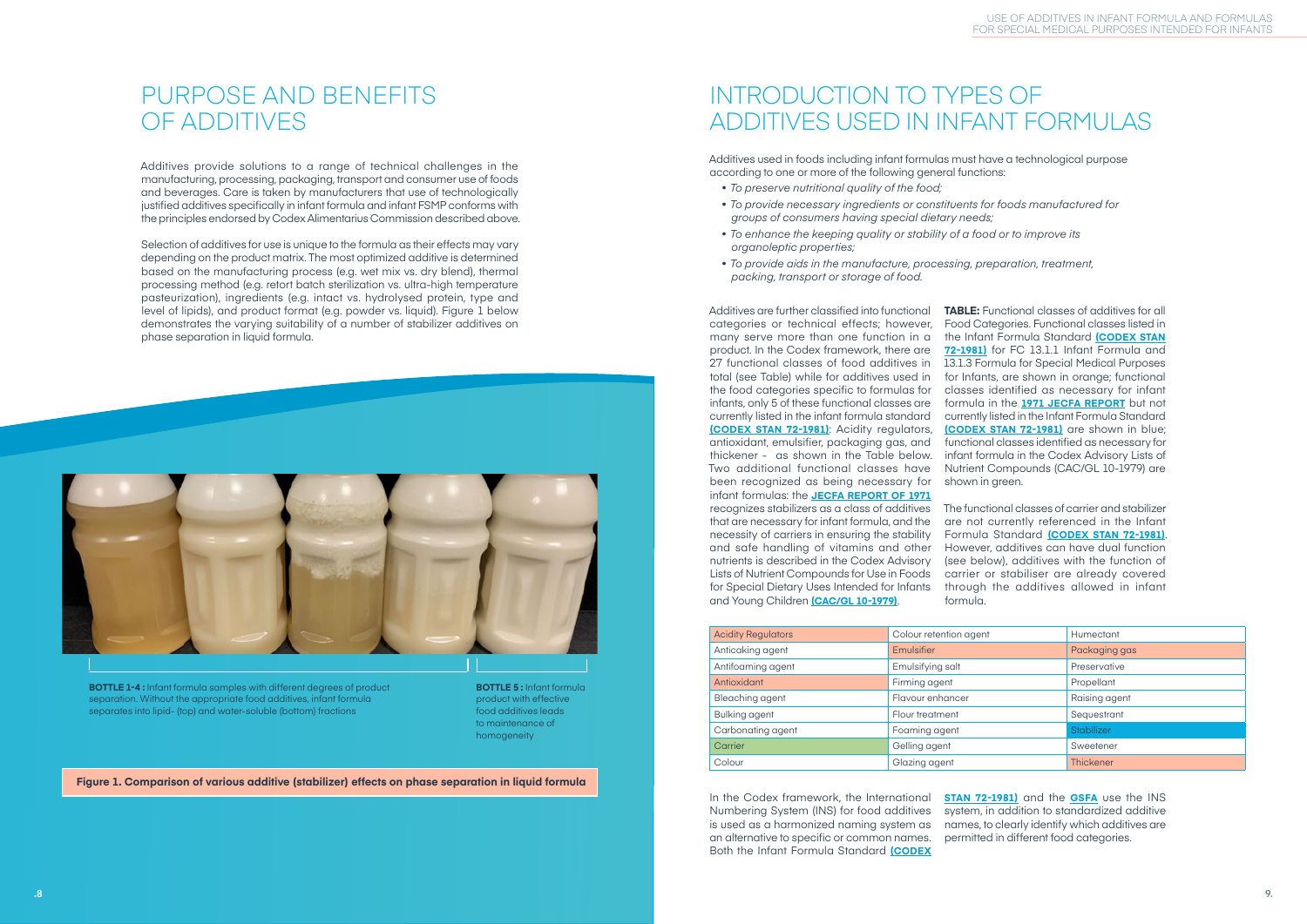## FUNCTIONAL CLASSES OF ADDITIVES USED IN INFANT FORMULAS

# ADDITIVES SERVING MORE THAN ONE FUNCTION

#### **ACIDITY REGULATORS**

Acidity regulators, or pH adjustors, are used to maintain or change the pH (acidity or alkalinity) of a food. Maintaining the appropriate pH of an infant formula is important from both a processing and food safety perspective. Use of acidity regulators to control pH limits the growth of undesirable bacteria which could lead to a potential safety hazard while also the preserving the product's shelf-life.

#### **ANTIOXIDANTS**

Antioxidants play a major role in preventing and delaying oxidation - a chemical process that occurs when food, particularly those containing fat, is exposed to air, light or heat. Oxidation can lead to rancidity and off flavors, and cause degradation of essential nutrients. Therefore, addition of antioxidants is necessary to maintain product integrity both during manufacture and throughout the product's shelf-life.

#### **CARRIERS**

As a sole source of nutrition, infant formula must deliver tightly controlled levels of nutrients. Ensuring the accurate and consistent delivery of these nutrients may require the conversion of vitamins and other nutrients into suitable preparations, which improves stability and the accurate delivery of these substances.

#### **EMULSIFIERS**

Infant formulas are typically high lipid matrices with varying types of protein sources. Emulsifiers have hydrophilic and hydrophobic regions that allow immiscible ingredients such as water and oil to join. Emulsifiers are added to infant formula to form and stabilize a lipid-in-water emulsion which is a fundamental step in the manufacturing process.

#### **PACKAGING GASES**

Packaging gas is used to ensure packed food is maintained in a modified atmosphere environment. Packaging gases used are typically inert. i.e. have extremely low reactivity with other substances under a set of given conditions. The low reactivity of these gases e.g. CO2/N2 mix, inhibits microbial growth and unwanted chemical reactions such as oxidation, thus maintaining the safety and shelf-life of the finished formula.

#### **STABILIZERS**

Stabilizers are added to infant formula to preserve its structure and prevent separation of ingredients by maintaining a homogenous dispersion of two or more immiscible substances. Stabilizers, like other additive categories, can have a dual technological function and some may also act as thickeners in infant formula e.g. xanthan gum has thickening properties which also aids in the stabilization of emulsions.

#### **THICKENERS**

A thickening agent or thickener is a substance which can increase the viscosity of a liquid without substantially impacting its other physical properties. They are typically large molecular weight carbohydrates which form gels or thickened dispersions when placed in contact and interact with water. Thickeners are added to infant formula to maintain the liquid mix from packaging to consumption and may also minimize reflux during feeding.

As described above, some food additives used in infant formula can serve dual technological functions. For example, and infant FSMP. Xanthan Gum can act as both a thickener viscosity of a food") and a stabilizer ("a food additive which makes it possible to maintain a uniform dispersion of two or more components"). Xanthan gum builds palmitate is also a source of vitamin C, and viscosity in the reconstituted formula matrix is permitted as a nutrient source per the and helps to stabilize the emulsion of Codex Advisory List of Nutrients **([CAC/GL](https://www.isdi.org/wp-content/uploads/2020/04/CAC-GL-10-1979.pdf)**  protein or free amino acids, fat and water. **[10-1979\)](https://www.isdi.org/wp-content/uploads/2020/04/CAC-GL-10-1979.pdf)**. This minimizes phase separation ensuring the formula is uniform and delivers the appropriate level of all essential nutrients. Additionally, some food additives used in infant formula also have nutritional purpose in additional to their technological function.

("a food additive which increases the When ascorbyl palmitate is used in a food, its function is primarily a technological one, with the purpose to prevent oxidation of sensitive constituents however ascorbyl

infants, ascorbyl palmitate (INS 304i) may be used as an antioxidant in infant formula

For example, according to the **[CODEX STAN](https://www.isdi.org/wp-content/uploads/2020/04/CODEX-STAN-72-1981.pdf)  [72-1981](https://www.isdi.org/wp-content/uploads/2020/04/CODEX-STAN-72-1981.pdf)** on Infant Formula and Formulas for Special Medical Purposes intended for and Nutrient functions:

The fact that many of the additives authorized for use in infant formula are also recognized as permissible forms of essential nutrients further supports the safety of these food additives.

Examples of Additives authorised for use in Infant Formula that have both Technological

| <b>INS Number</b> | <b>Substance</b>                                                                          | <b>Primary Technological Function</b> | <b>Nutrient Source</b>   |
|-------------------|-------------------------------------------------------------------------------------------|---------------------------------------|--------------------------|
| 524               | Sodium hydroxide                                                                          | <b>Acidity Regulator</b>              | Sodium                   |
| 500ii             | Sodium hydrogen carbonate                                                                 | <b>Acidity Regulator</b>              | Sodium                   |
| 500i              | Sodium carbonate                                                                          | <b>Acidity Regulator</b>              | Sodium                   |
| 525               | Potassium hydroxide                                                                       | <b>Acidity Regulator</b>              | Potassium                |
| 501ii             | Potassium hydrogen carbonate                                                              | <b>Acidity Regulator</b>              | Potassium                |
| 501i              | Potassium carbonate                                                                       | <b>Acidity Regulator</b>              | Potassium                |
| 526               | Calcium hydroxide                                                                         | <b>Acidity Regulator</b>              | Calcium                  |
| 331i              | Sodium dihydrogen citrate                                                                 | <b>Acidity Regulator</b>              | Sodium                   |
| 331iii            | Trisodium citrate                                                                         | <b>Acidity Regulator</b>              | Sodium                   |
| 332               | Potassium citrate                                                                         | <b>Acidity Regulator</b>              | Potassium                |
| 339 i, ii and iii | Sodium dihydrogen phosphate, disodium<br>hydrogen phosphate, trisodium phosphate          | <b>Acidity Regulator</b>              | Sodium.<br>Phosphorus    |
| 340 i, ii and iii | Potassium dihydrogen phosphate, dipotassium<br>hydrogen phosphate, tripotassium phosphate | <b>Acidity Regulator</b>              | Potassium.<br>Phosphorus |
| 307b              | Mixed tocopherol concentrate                                                              | Anti-oxidant                          | Vitamin E                |
| 304i              | Ascorbyl palmitate                                                                        | Anti-oxidant                          | Vitamin C                |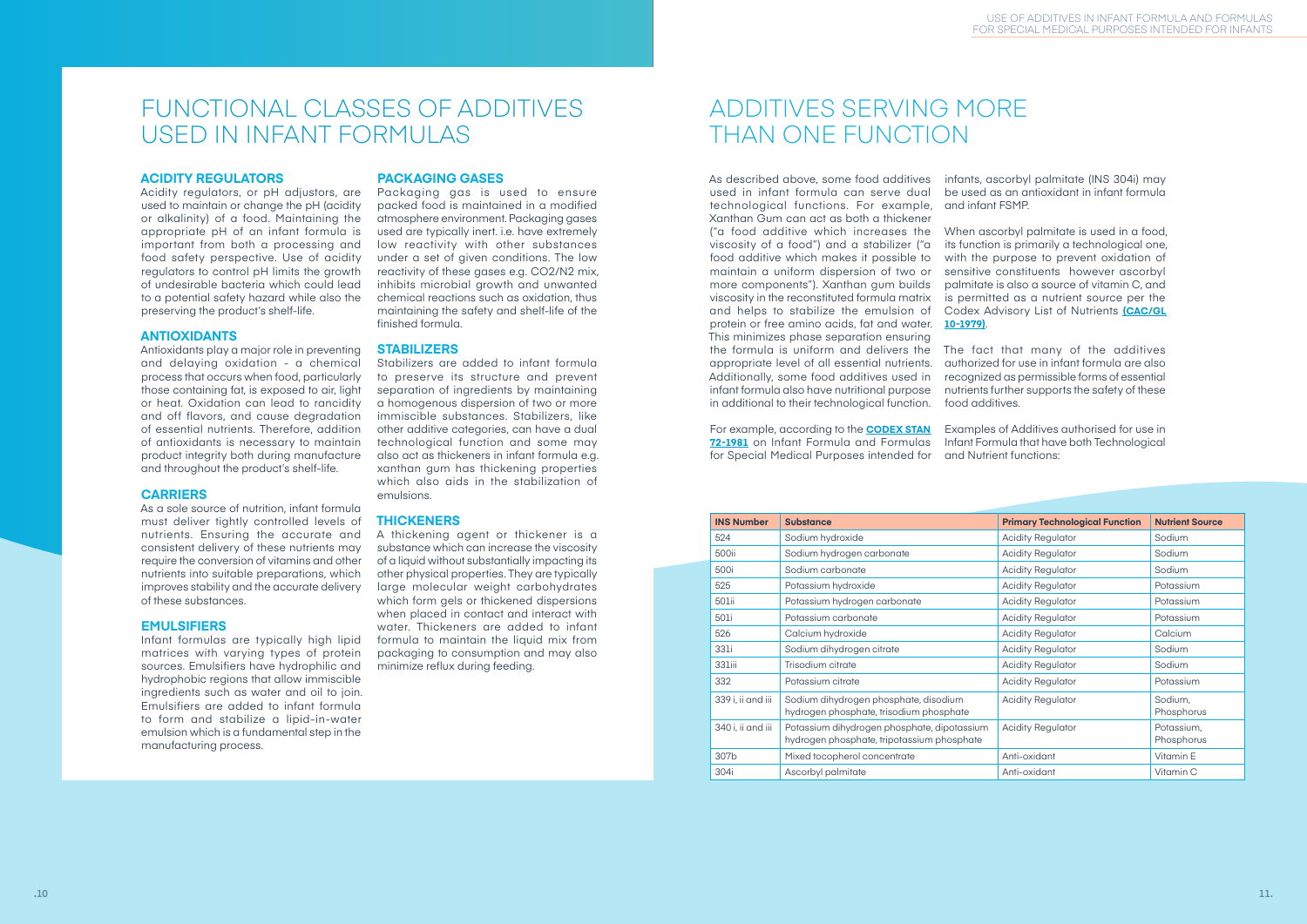The Codex Alimentarius process in relation to all provisions regarding food additives is described in the **[CODEX PROCEDURAL MANUAL](https://www.fao.org/fao-who-codexalimentarius/codex-texts/procedural-manual/en/)** as follows:

*All provisions in respect of food additives contained in commodity standards will require endorsement by the Committee on Food Additives, on the basis of technological justification submitted by the commodity committees and on the recommendations of the Joint FAO/WHO Expert Committee on Food Additives concerning the safety-in-use (acceptable daily intake (ADI) and other restrictions) and an estimate of the potential and, where possible, the actual intake of the food additives, ensuring conformity with the Preamble of the General Standard for Food Additives.*

The commodity committee has the responsibility and expertise to appraise and justify the technological need for the use of additives in foods subject to the commodity standard. CCNFSDU has developed criteria and decision tree for technological justification, based on Section 3.2 of the GSFA The procedures for managing the JECFA priority list are defined in the Codex Procedural Manual JECFA applies special considerations for the risk assessment of additives in infant foods CCFA manages the priority list of substances for JECFA (Joint Expert Committee on Food Additives) evaluation Any substance used as a food additive needs to be assessed and determined to be safe by JECFA prior to its inclusion in the GSFA or commodity standards **1**<br>The commodity commit



*When forwarding a food additive section of a commodity standard for endorsement by the Committee on Food Additives, the Secretariat should prepare a report to the Committee that includes the International System (INS) number, the Acceptable Daily Intake (ADI) assigned by the Joint FAO/ WHO Expert Committee on Food Additives, technological justification, proposed level, and whether the additive was previously endorsed by the Codex Committee on Food Additives.*

There are nine commodit standards under the mandate of CCNFSDU

The authorization of food additives is therefore based on three pillars: Technological Justification for Use, Safety Assessment, and Consumer Protection. The following section will provide information on these important aspects for the case of additives used in formulas for infants, starting with an overview of the process in the Codex framework.

## **Process Overview**

## INFANT FOOD ADDITIVES AUTHORISATION PROCESS IN CODEX ALIMENTARIUS

All CCNFSDU commodity standards fall under Food Category 13.0 and its subcategories in GSFA

Adoption of provisions in both the commodity standard and GSFA ensures alignment

Additives for which technological justification (Step 1, CCNFSDU) and safety (Step 3, JECFA) have been confirmed may be added to commodity standard(s) by the CCNFSDU The provisions in the General Standard for Food Additives (GSFA) should be aligned with those in the commodity standards

Final adoption of additive provisions in the commodity standard and the GSFA is completed by the Codex Alimentarius Commissio

#### USE OF ADDITIVES IN INFANT FORMULA AND FORMULAS FOR SPECIAL MEDICAL PURPOSES INTENDED FOR INFANTS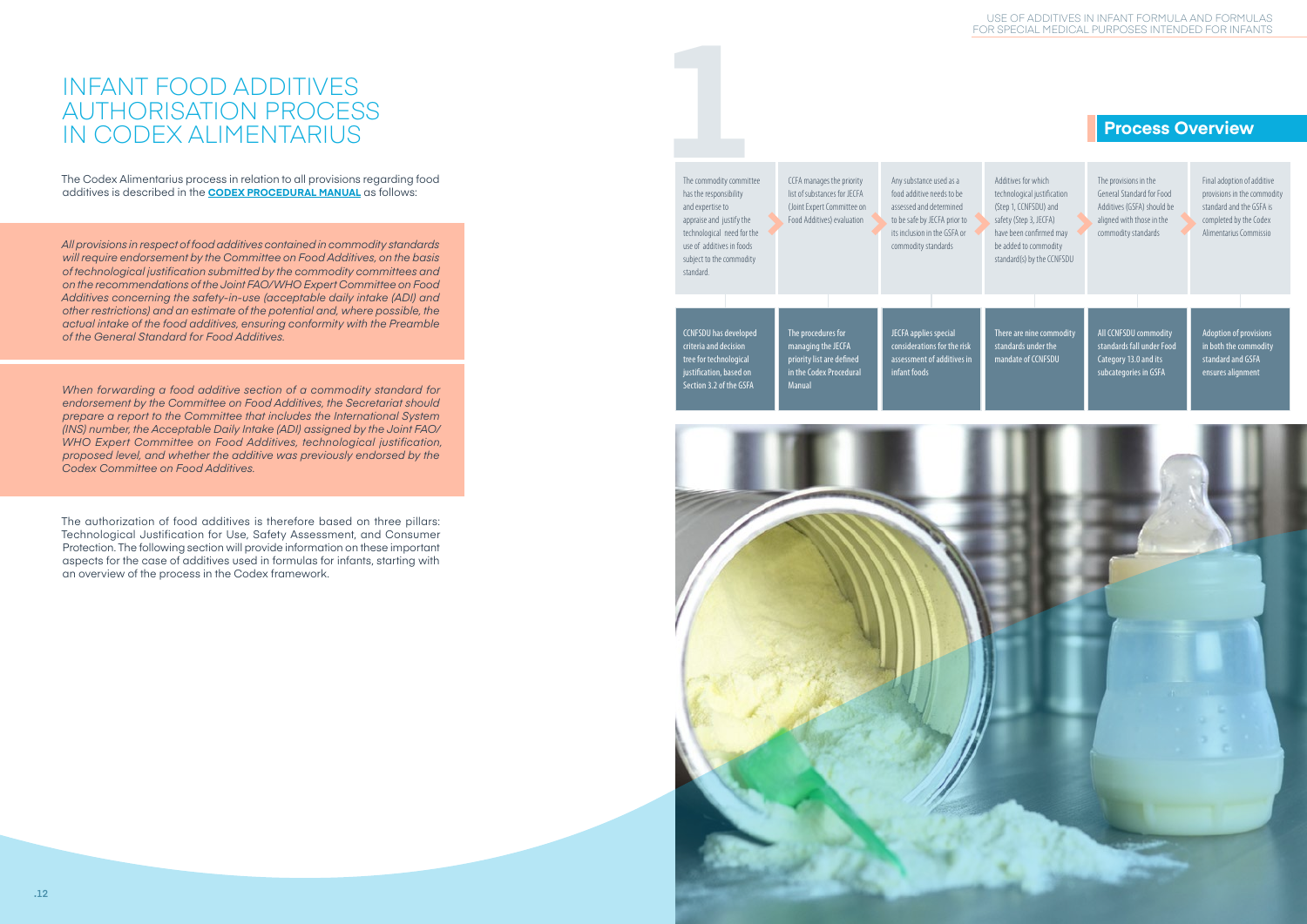• *Supporting information based on the criteria in Section 3.2 of the Preamble of the General Standard for Food Additives should be included.*

The GSFA provides that:

*The use of food additives is justified only when such use has an advantage, does not present an appreciable health risk to consumers, does not mislead the consumer, and serves one or more of the technological functions set out by Codex and the needs set out from (a) through (d) below, and only where these objectives cannot be achieved by other means that are economically and technologically practicable:*

**A)** *To preserve the nutritional quality of the food; an intentional reduction in the nutritional quality of a food would be justified in the circumstances dealt with in sub-paragraph (b) and also in other circumstances where the food does not constitute a significant item in a normal diet;*

The Joint FAO/WHO Expert Committee Food Additives is to support the process pillars 1 and 2.

It is also to be noted that the expertise requ for the safety assessment of additives use for infants below 12 weeks calls for organization of a specific Panel of JECFA.

**B)** *To provide necessary ingredients or constituents for foods manufactured for groups of consumers having special dietary needs;*

A) Only those food additives shall *endorsed and included in this Standard i so far as can be judged on the evide. presently available from JECFA, present appreciable health risk to consumers at use levels proposed.*

**C)** *To enhance the keeping quality or stability of a food or to improve its organoleptic properties, provided that this does not change the nature, substance or quality of the food so as to deceive the consumer;*

**D)** *To provide aids in the manufacture, processing, preparation, treatment, packing, transport or storage of food, provided that the additive is not used to disguise the effects of the use of faulty raw materials or of undesirable (including unhygienic) practices or techniques during the course of any of these activities.*

CCNFSDU has developed the *CCNFSDU framework for appraising the technological need for food additives.* 

*The safety assessment* is under the responsibility of the Codex Committee on Food Additives (CCFA). In relation to the *Safe use of the food additive* the Codex Procedural manual emphasizes the need for

The GFSA provides that:

Food Additive Safety

*The technological justification for use* is to be submitted by the Codex Committee on Nutrition and Foods for Special Dietary Use (CCNFSDU). The Codex Procedural Manual stresses that to support the *Justification for the use and technological need of the food additive* there must be: **2 3**

> **B)** *The inclusion of a food additive in this Standard shall have taken into account any ADI, or equivalent safety assessment independent evaluation of national intake assessments.*

| e on<br>s for<br>uired<br>used<br>the<br>Д. | established for the additive by JECFA<br>and its probable daily intake from all food<br>sources. Where the food additive is to be<br>used in foods eaten by special groups of<br>consumers (e.g. diabetics, those on special<br>medical diets, sick individuals on formulated<br>liquid diets), account shall be taken of the<br>probable daily intake of the food additive by<br>those consumers. |
|---------------------------------------------|----------------------------------------------------------------------------------------------------------------------------------------------------------------------------------------------------------------------------------------------------------------------------------------------------------------------------------------------------------------------------------------------------|
| ' be<br>that.<br>nce<br>nt no<br>t the      | C) The quantity of an additive added to food<br>is at or below the maximum use level and<br>is the lowest level necessary to achieve the<br>intended technical effect. The maximum<br>use level may be based on the application<br>of the procedures of Annex A, the intake<br>assessment of Codex members or upon<br>a request by the CCFA to JECFA for an                                        |

#### ISDI notes:

**1)** That this aspect is being directly covered by the *CCNFSDU framework for appraising the technological need for food additives* in Q2.4 *Would the use of this food additive in the intended food(s) modify any characteristic of the food that might mislead the consumer?*

**2)** Infant Formula labels identify food additives used in the list of ingredients as per the requirements in the General Standard for the Labelling of Pre-packaged Foods (STAN 1-1985). This General Standard specifies that the functional class shall be used together with the specific additive name or INS number in the ingredient panel (or per national legislation), providing transparency to consumers.

• *An intake assessment of the proposed use of the food additive, in accordance with Section 3.1 of the Preamble of the General Standard for Food Additives, should be included as appropriate.*

*Justification that the use does not mislead the consumer* is the third pillar as the Codex Procedural manual stipulates that:

• *A reasoned statement that consumers will not be misled by the use of the additive should be provided.*

## **Technological Justification for Use – CCNFSDU Framework**

## **Safety Assessment – CCFA and JECFA**

## **Consumer Protection**

**4**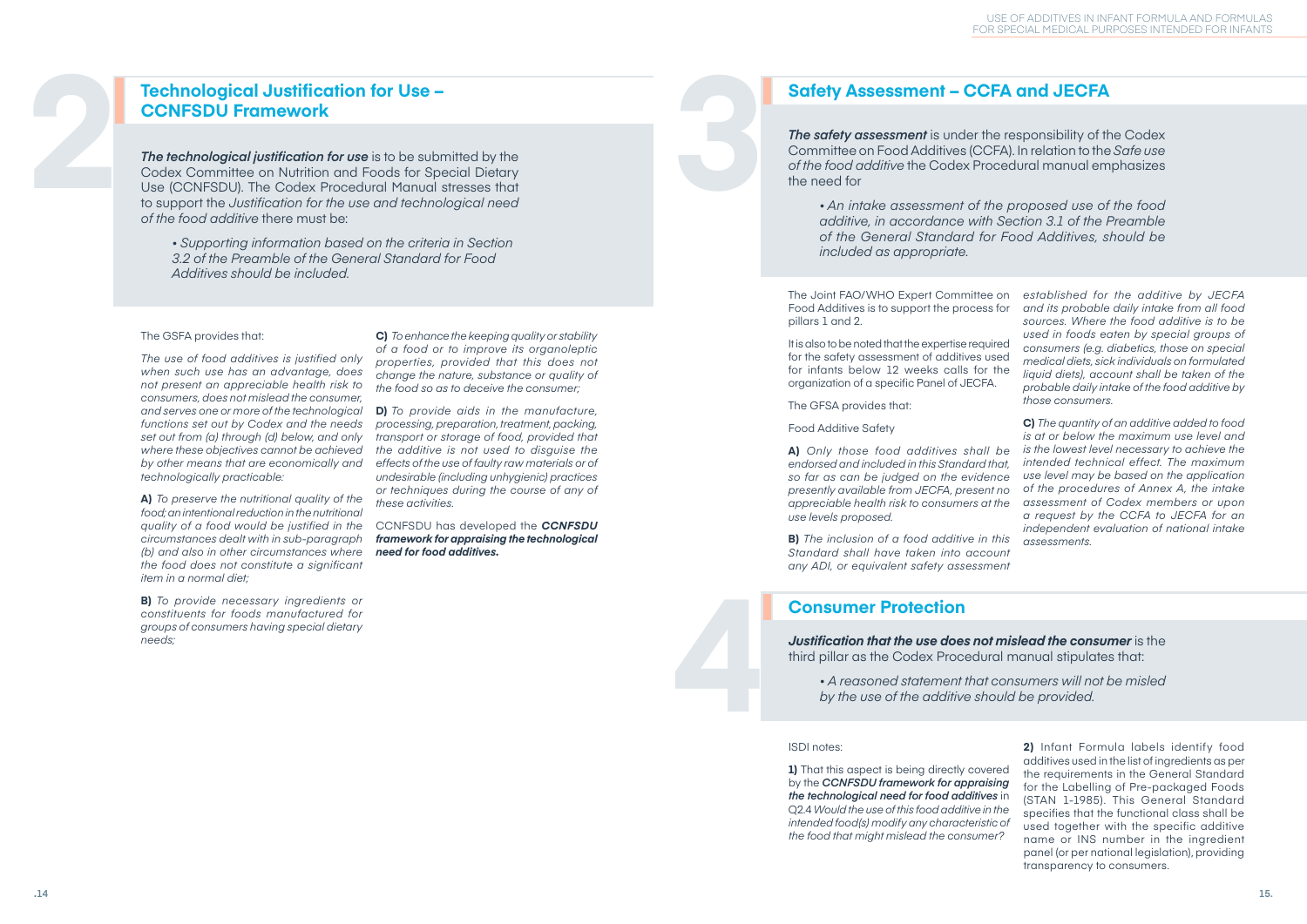

• CCNFSDU framework for appraising the technological need for food additives

## LABELLING

Without prejudice to the provisions established by national regulations in relation to the labelling of additives, the General Standard for the Labelling of Prepackaged Foods (**CXS 1-1985**) establishes the provisions applicable to the labelling of additives in infant formula.

The GENERAL PRINCIPLES of the GSLPF apply and call in general for transparent and factual information.

*3.1 Prepackaged food shall not be described or presented on any label or in any labelling in a manner that is false, misleading or deceptive or is likely to create an erroneous impression regarding its character in any respect.*  (Footnote 1)

**Footnote 1:** *Examples of descriptions or presentations to which these General Principles refer are given in the Codex General Guidelines on Claims.*

More specifically for additives, section 4 on MANDATORY LABELLING OF PREPACKAGED FOODS applies and stipulates that *the following information shall appear on the label of prepackaged foods as applicable to the food being labelled, except to the extent otherwise expressly provided in an individual Codex standard:*

*An example of ingredients labelling of an infant formula:* 

#### **LIST OF INGREDIENTS:**

*Nonfat milk (milk), lactose (milk), vegetable oils (high oleic sunflower oil, coconut oil, soy oil), whey protein concentrate (milk), minerals (potassium citrate, calcium carbonate, sodium chloride, magnesium chloride, potassium hydroxide, ferrous sulfate, zinc sulfate, calcium chloride, tricalcium phosphate, copper sulfate, manganese sulfate, sodium selenate, potassium iodide), soy lecithin (EMULSIFIER), vitamins (ascorbic acid, d-a-tocopheryl acetate, niacinamide, calcium d-pantothenate, retinyl palmitate, thiamin HCl, pyridoxine HCl, riboflavin, folic acid, phylloquinone, d-biotin, cholecalciferol, cyanocobalamin), choline chloride, myoinositol, taurine, L-tryptophan, choline bitartrate, ascorbyl palmitate (ANTIOXIDANT), mixed tocopherols (antioxidant), L-carnitine*

Under the List of ingredients (Section 4.2 of the GSLPF):

*4.2.3.3 For food additives falling in the respective classes and appearing in lists of food additives permitted for use in foods, the following functional classes shall be used together with the specific name or recognized numerical identification such as the Class Names and the International Numbering System for Food Additives (CXG 36- 1989) as required by national legislation.* 

*Acidity Regulator Anticaking Agent Antifoaming Agent Antioxidant Bleaching Agent Bulking Agent Carbonating Agent Colour Colour Retention Agent Emulsifier Emulsifying Salt Firming Agent Flavour Enhancer Flour Treatment Agent Foaming Agent Gelling Agent Glazing Agent Humectant Preservative Propellant Raising Agent Sequestrant Stabilizer Sweetener Thickener*